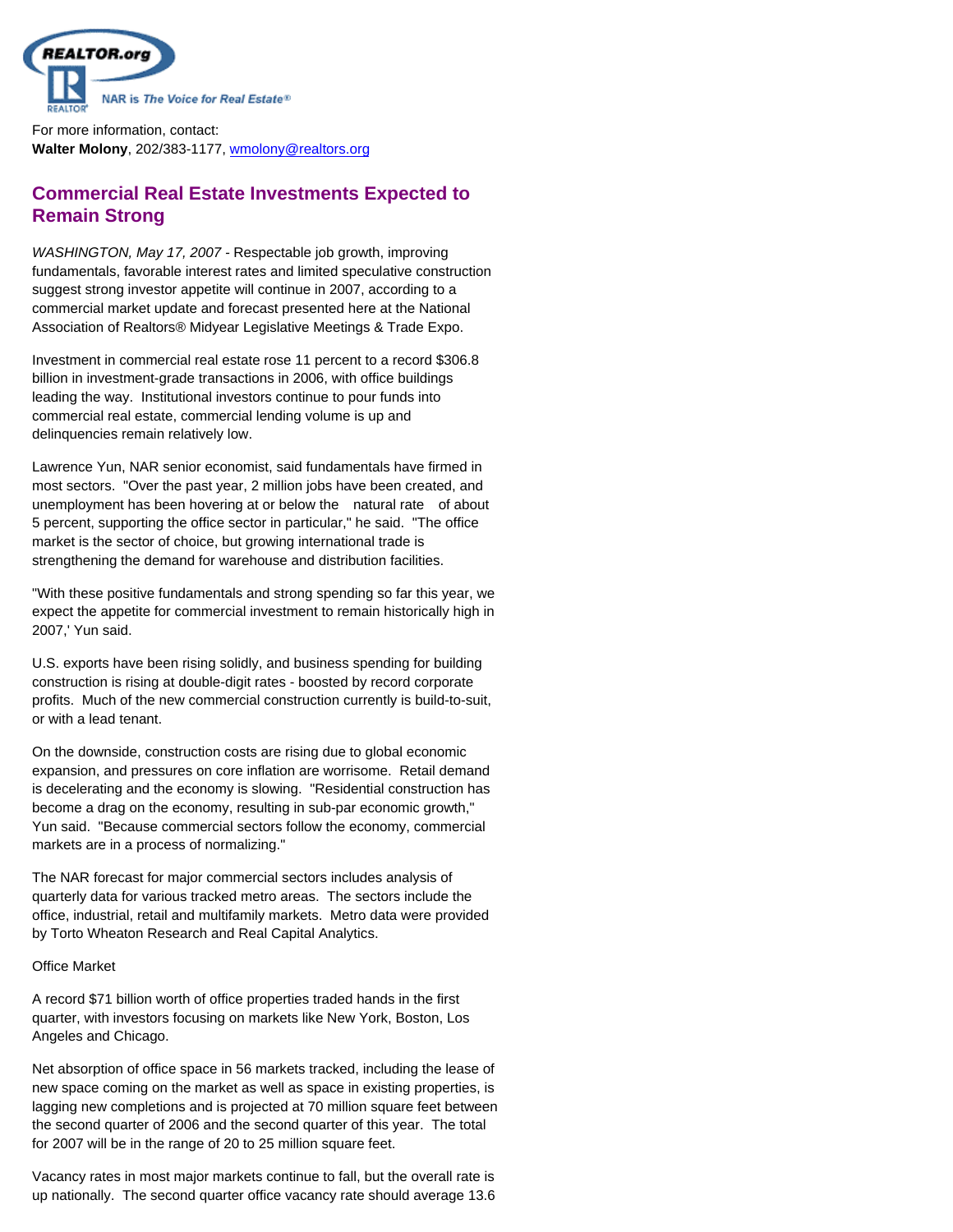percent, up from 13.1 percent a year ago, and is expected to range between 13.5 and 14.0 percent in the fourth quarter of 2007. Annual rent growth in the office sector is forecast at 3.0 to 3.5 percent in 2007.

#### Industrial Market

New state-of-the-art facilities are being built, increasing the availability of older structures in some markets. The West and Midwest are the most active for industrial property investment, with overall sales volume running 10 percent higher than the same time last year.

"The inventory-to-sales ratio in the retail sector is low, with a similar situation in wholesale inventory, so there is a need to restock - that means there also is a need for more space," Yun said. "In addition, orders for durable goods have been rising."

Net absorption of industrial space in 54 markets tracked is expected to be 197 million square feet between the second quarter of 2006 and the second quarter of this year. The total for 2007 is likely in the range of 75 million to 80 million square feet.

Markets near major ports have the lowest vacancies, including Los Angeles; West Palm Beach, Fla.; and Long Beach, Calif., with vacancy rates of 5.0 percent or less. Industrial vacancy rates nationally are projected to drop to 9.8 percent in the second quarter from 10.3 percent in the same period in 2006, and forecast at 10.0 to 10.5 percent by the end of 2007. Annual rent growth will be 2.0 to 2.5 percent by the end of this year.

## Retail Market

Decelerating retail sales are lessening the demand for space, and a negative savings rate is worrisome. That is the only sector experiencing significant vacancy rate increases and declining net rental rates. Even so, investment volume rose 22 percent last year as retail portfolios changed hands.

Net absorption of retail space in 54 tracked markets is seen at 22 million square feet between the second quarter of 2006 and the second quarter of this year, while the total for 2007 will probably be in the range of 15 to 20 million square feet. Vacancy rates in the second quarter are estimated at 8.5 percent, up from 8.1 percent a year ago, and should be 7.5 to 8.0 percent by the fourth quarter of 2007. Rents are expected to rise an average of 1.0 to 1.5 percent by the end of the year.

## Multifamily Market

The apartment rental market - multifamily housing - has benefited from the slowdown in home sales. Planned condo conversions are being returned to rentals, and conversions have essentially ended. Investor interest is waning, with multifamily transactions down 29 percent so far in 2007.

Migration trends are favoring warm-weather, low-tax states, including Florida, Arizona, Nevada, Georgia and North Carolina.

Multifamily net absorption is likely to total 229,000 units in 59 tracked metro areas between the second quarter of 2006 and the second quarter of this year, and total 210,000 to 215,000 in 2007. Vacancy rates are projected to rise to 5.7 percent in the second quarter from 4.6 percent a year ago, and will be in the range of 5.5 to 6.0 percent by the end of the year. Rents are forecast to rise 2.5 to 3.0 percent by the end of 2007.

The National Association of Realtors®, "The Voice for Real Estate," is America s largest trade association, representing more than 1.3 million members involved in all aspects of the residential and commercial real estate industries.